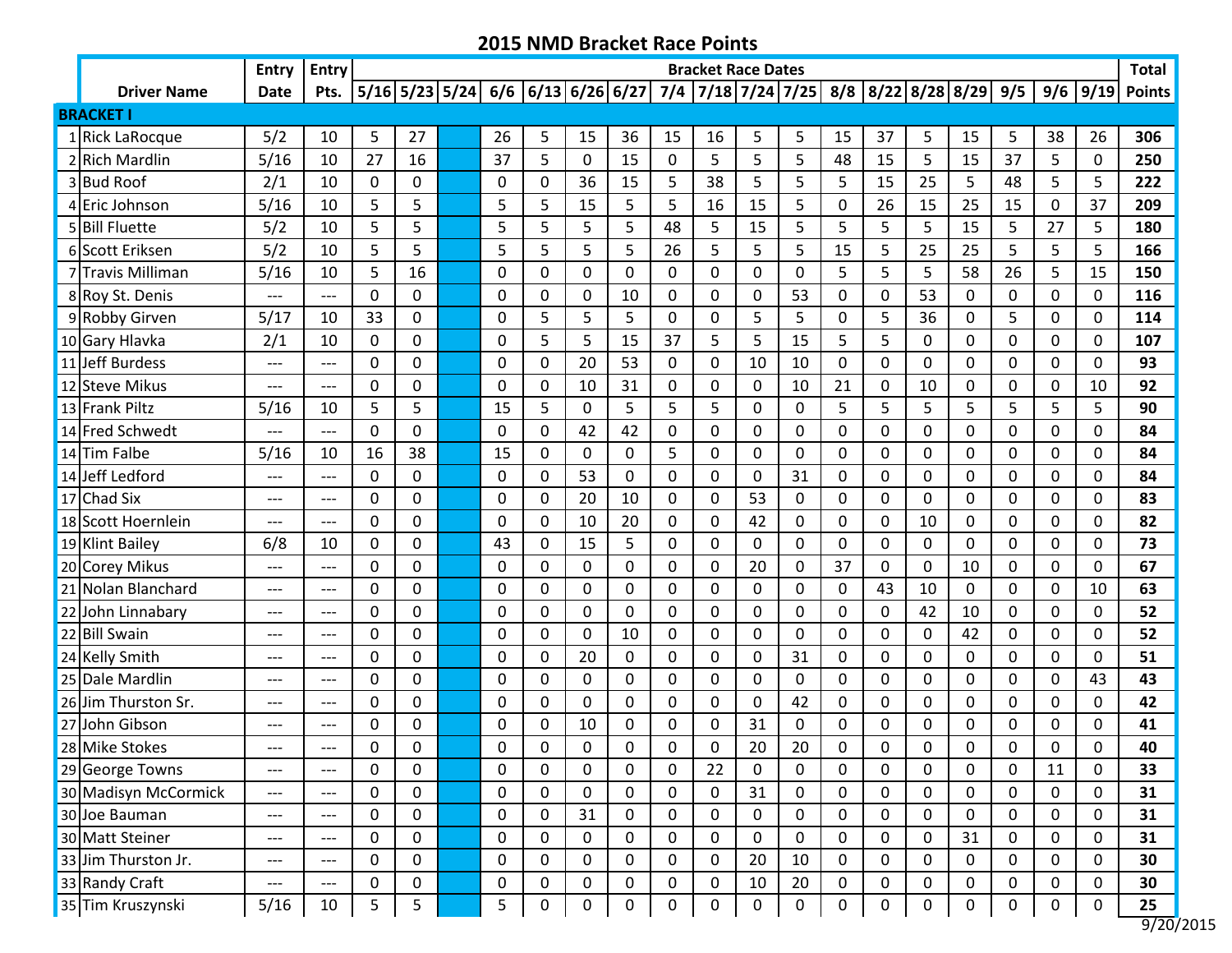| 36 Danny Angell     | $---$ | $---$ | $\Omega$ | 0        |          | 0 | $\Omega$ | $\Omega$         | 0        | 0        |    | 0  | 0            | $\Omega$ | 0        | 0        | 10 | 11       | 0 | 21 |
|---------------------|-------|-------|----------|----------|----------|---|----------|------------------|----------|----------|----|----|--------------|----------|----------|----------|----|----------|---|----|
| 37 Pauline Schwedt  | $---$ | ---   | 0        | 0        |          | 0 | 0        | 0                | 0        | 0        |    | 0  | $\Omega$     | 0        | 20       | 0        | 0  | 0        | 0 | 20 |
| 37 Ken Hansen       | $---$ | $---$ | 0        | 0        | 0        | 0 | $\Omega$ | 0                | 0        | 0        | 20 | 0  | 0            | 0        | 0        | 0        | 0  | 0        | 0 | 20 |
| 37 Rob Lutzke       | $---$ | ---   | 0        | 0        | 0        | 0 | 0        | 0                | 0        | 0        |    | 20 | 0            | 0        | 0        | 0        | 0  | 0        | 0 | 20 |
| 37 Tom Whitaker     | $---$ | ---   | 0        | 0        | 0        | 0 | 0        | 0                | 0        | 0        |    | 20 | 0            | 0        | 0        | 0        | 0  | 0        | 0 | 20 |
| 37 Mike Illig       | $---$ | $---$ | 0        | 0        | 0        | 0 | $\Omega$ | 20               | 0        | 0        | 0  | 0  | 0            | 0        | $\Omega$ | 0        | 0  | 0        | 0 | 20 |
| 37 Chris Davis      | $---$ | $---$ | 0        | $\Omega$ | 0        | 0 | $\Omega$ | 20               | $\Omega$ | 0        | 0  | 0  | $\Omega$     | $\Omega$ | $\Omega$ | 0        | 0  | 0        | 0 | 20 |
| 37 Rob Gregory      | $---$ | $---$ | 0        | $\Omega$ | $\Omega$ | 0 | $\Omega$ | 20               | $\Omega$ | 0        | 0  | 0  | $\Omega$     | $\Omega$ | 0        | 0        | 0  | 0        | 0 | 20 |
| 37 Kip Burkhardt    | $---$ | $---$ | $\Omega$ | 0        | $\Omega$ | 0 | $\Omega$ | $\Omega$         | $\Omega$ | $\Omega$ | 10 | 10 | $\Omega$     | $\Omega$ | $\Omega$ | 0        | 0  | 0        | 0 | 20 |
| 45 Jerry Brown      | $---$ | $---$ | $\Omega$ | $\Omega$ | $\Omega$ | 0 | $\Omega$ | $\Omega$         | $\Omega$ | 0        |    | 0  | $\mathbf{0}$ | $\Omega$ | 10       | $\Omega$ | 0  | $\Omega$ | 0 | 10 |
| 45 Jeff Renaudin    | $---$ | $---$ | $\Omega$ | 0        | 0        | 0 | 0        | 0                | 0        | 0        |    | 10 | 0            | $\Omega$ | 0        | 0        | 0  | 0        | 0 | 10 |
| 45 Lane Ledford     | $---$ | $---$ | $\Omega$ | 0        | 0        | 0 | 0        | 0                | $\Omega$ | 0        |    | 10 | 0            | 0        | 0        | 0        | 0  | 0        | 0 | 10 |
| 45 Jeremy McCormick | $---$ | $---$ | 0        | 0        | 0        | 0 | 0        | 0                | 0        | 0        | 10 | 0  | 0            | 0        | 0        | 0        | 0  | 0        | 0 | 10 |
| 45 Steve Scott      | $---$ | $---$ | 0        | 0        | 0        | 0 | 0        | 0                | 0        | 0        | 10 | 0  | 0            | $\Omega$ | 0        | 0        | 0  | 0        | 0 | 10 |
| 45 Rick Wanamaker   | $---$ | $---$ | 0        | 0        | 0        | 0 | 0        | 0                | 0        | 0        | 10 | 0  | 0            | 0        | 0        | 0        | 0  | 0        | 0 | 10 |
| 45 Dave Vanderbrook | $---$ | $---$ | 0        | $\Omega$ | 0        | 0 | 0        | $\boldsymbol{0}$ | 10       | 0        |    | 0  | 0            | 0        | 0        | 0        | 0  | 0        | 0 | 10 |
| 45 Rick LaPouttre   | $---$ | $---$ | 0        | $\Omega$ | 0        | 0 | 10       | 0                | $\Omega$ | 0        |    | 0  | 0            | $\Omega$ | $\Omega$ | 0        | 0  | 0        | 0 | 10 |
| 45 Bud Thompson     | $---$ | $---$ | 0        | 0        |          | 0 | 0        | 10               | 0        | 0        |    | 0  | 0            | 0        | 0        | 0        | 0  | 0        |   | 10 |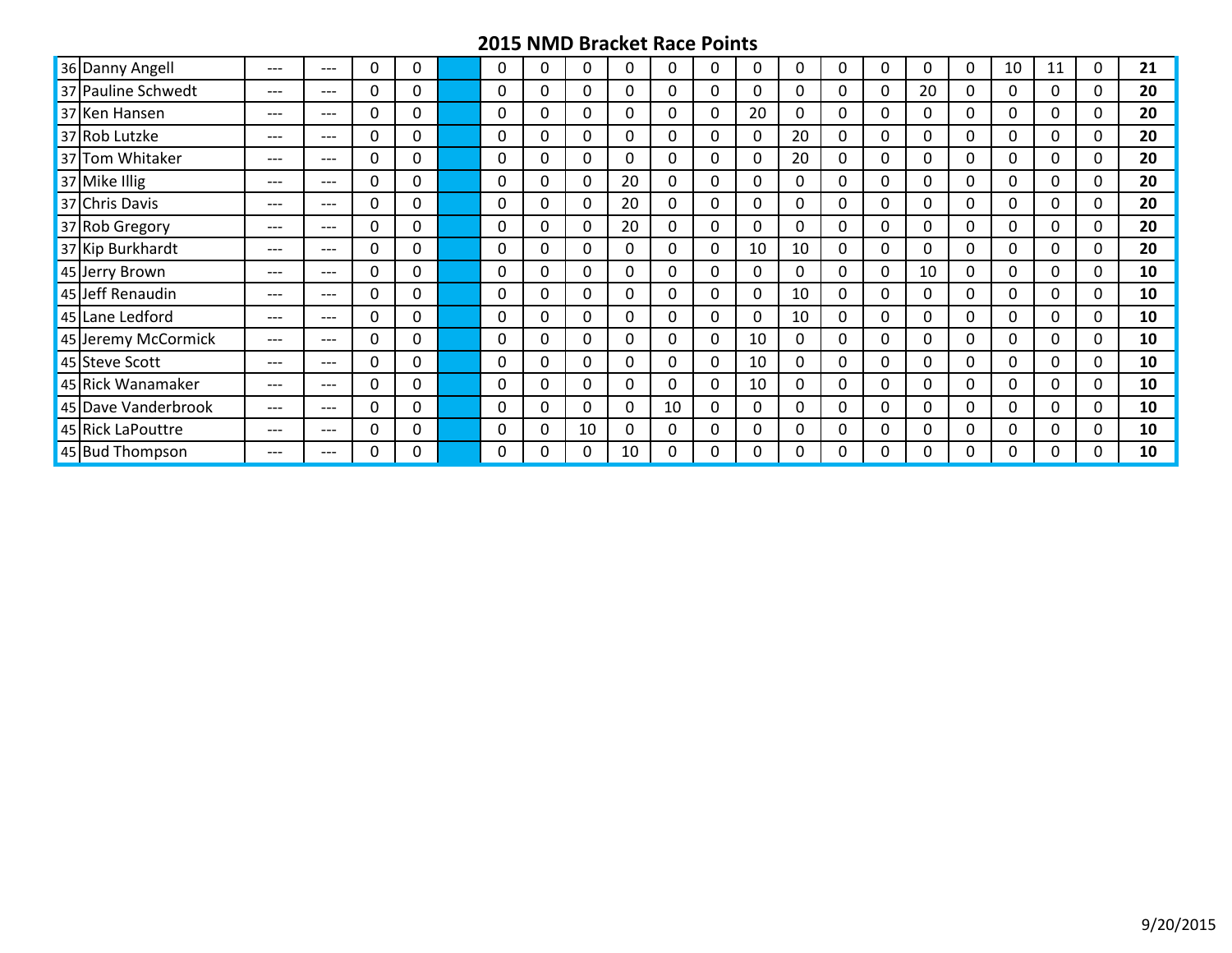|                        | Entry | Entry |    |                  |                  |                      |    |             |           |    | <b>Bracket Race Dates</b> |    |    |              |             |                                       |    |             |      | <b>Total</b>             |
|------------------------|-------|-------|----|------------------|------------------|----------------------|----|-------------|-----------|----|---------------------------|----|----|--------------|-------------|---------------------------------------|----|-------------|------|--------------------------|
| <b>Driver Name</b>     | Date  | Pts.  |    | $5/16$ 5/23 5/24 |                  | $6/6$ 6/13 6/26 6/27 |    |             | 7/4       |    |                           |    |    |              |             | 7/18 7/24 7/25 8/8 8/22 8/28 8/29 9/5 |    | 9/6         | 9/19 | <b>Points</b>            |
| <b>BRACKET II</b>      |       |       |    |                  |                  |                      |    |             |           |    |                           |    |    |              |             |                                       |    |             |      |                          |
| 1 Mark Daniels         | 7/27  | 10    | 0  | 0                | 0                | 0                    | 10 | 63          | 0         | 42 | 30                        | 62 | 15 | 15           | 5           | 46                                    | 36 | 15          | 36   | 385                      |
| 2 Danny Angell         | 5/15  | 10    | 5  | 5                | 15               | 5                    | 0  | 15          | 58        | 25 | 15                        | 45 | 15 | 5            | 25          | 5                                     | 25 | 47          | 47   | 367                      |
| 3 Stephen Verrett      | 5/15  | 10    | 58 | 25               | 5                | 15                   | 5  | 25          | 47        | 5  | 15                        | 5  | 47 | 47           | 5           | 15                                    | 15 | 5           | 5    | 354                      |
| 4 Brad Harris          | 5/15  | 10    | 15 | 5                | 25               | 15                   | 35 | 15          | 36        | 5  | 15                        | 15 | 5  | 5            | 5           | 36                                    | 47 | 15          | 25   | 329                      |
| 5 Bill Fluette         | 5/2   | 10    | 15 | 15               | 5                | 15                   | 15 | 57          | 15        | 5  | 25                        | 5  | 5  | 5            | 15          | 25                                    | 5  | 36          | 25   | 298                      |
| 6Dale Mardlin          | 5/16  | 10    | 5  | 5                | 5                | 0                    | 15 | 15          | 0         | 0  | 45                        | 45 | 5  | 36           | 5           | 5                                     | 5  | 58          | 25   | 284                      |
| 7 Rick Letts           | 5/16  | 10    | 15 | 58               | 5                | 15                   | 35 | 15          | 5         | 5  | 0                         | 0  | 5  | 36           | 15          | 15                                    | 25 | 5           | 5    | 269                      |
| 8 Scott Eriksen        | 5/2   | 10    | 36 | 25               | 5                | 5                    | 15 | 15          | 5         | 5  | 5                         | 5  | 15 | 15           | 15          | 57                                    | 5  | 5           | 25   | 268                      |
| 9 Al McChesney         | 5/16  | 10    | 5  | 15               | 58               | 15                   | 5  | 15          | 5         | 0  | 5                         | 15 | 5  | 58           | 5           | 5                                     | 5  | 5           | 15   | 246                      |
| 10 Cliff Mardlin       | 5/15  | 10    | 36 | 47               | 5                | 15                   | 5  | 5           | 5         | 25 | 5                         | 5  | 15 | 5            | 5           | 5                                     | 15 | 25          | 5    | 238                      |
| 11 Rebecca McNinch     | 5/16  | 10    | 5  | 5                | 5                | $\mathbf 0$          | 15 | 5           | 5         | 0  | 5                         | 15 | 36 | 15           | 5           | 5                                     | 58 | 15          | 5    | 209                      |
| 12 Father & Son Racing | 5/16  | 10    | 5  | 5                | 15               | 15                   | 5  | 5           | 5         | 58 | 25                        | 15 | 5  | $\Omega$     | 5           | 15                                    | 5  | 5           | 0    | 198                      |
| 13 Justin Smith        | 5/16  | 10    | 15 | 5                | 47               | 5                    | 15 | 5           | 25        | 5  | $\mathbf 0$               | 0  | 5  | 5            | 25          | 5                                     | 15 | 5           | 5    | 197                      |
| 13 Dave McChesney      | 5/16  | 10    | 5  | 15               | 15               | 0                    | 5  | 5           | 0         | 0  | 25                        | 5  | 36 | $\Omega$     | 5           | 15                                    | 5  | 15          | 36   | 197                      |
| 15 Brian Peterson      | 5/16  | 10    | 5  | 5                | 25               | 5                    | 5  | 35          | 5         | 5  | 35                        | 10 | 0  | 5            | 5           | 5                                     | 15 | 5           | 15   | 195                      |
| 16 Bob Vandewater      | 5/16  | 10    | 15 | 5                | 5                | 5                    | 25 | 5           | 15        | 15 | 15                        | 5  | 5  | 5            | 5           | 25                                    | 5  | 5           | 15   | 185                      |
| 17 Tom Bray            | 6/6   | 10    | 0  | 0                | 5                | 0                    | 25 | 5           | 5         | 0  | 5                         | 0  | 25 | 25           | 57          | 5                                     | 5  | 0           | 5    | 177                      |
| 18 Darrin Noaker       | 5/2   | 10    | 47 | 15               | 5                | 5                    | 5  | 5           | 5         | 5  | 15                        | 25 | 15 | 5            | 5           | 5                                     | 0  | $\Omega$    | 0    | 172                      |
| 19 Bryan Kieffer       | ---   | ---   | 0  | 0                | 0                | $\mathbf 0$          | 0  | 0           | 0         | 0  | 73                        | 73 | 0  | $\mathbf{0}$ | 10          | 10                                    | 0  | 0           | 0    | 166                      |
| 20 Kelly Smith         | ---   | ---   | 0  | $\Omega$         | 0                | $\Omega$             | 63 | $\mathbf 0$ | 0         | 0  | 51                        | 51 | 0  | $\mathbf 0$  | $\mathbf 0$ | $\mathbf{0}$                          | 0  | 0           | 0    | 165                      |
| 21 Scott Allen         | 5/16  | 10    | 5  | 5                | 5                | 5                    | 5  | 25          | 5         | 5  | 5                         | 5  | 25 | 5            | 5           | 25                                    | 5  | 5           | 5    | 155                      |
| 21 Gary Wood           | 5/16  | 10    | 5  | 15               | 5                | 5                    | 5  | 5           | 25        | 15 | 5                         | 5  | 15 | 5            | 0           | 0                                     | 5  | 15          | 15   | 155                      |
| 23 Steve Kirbach       | 5/16  | 10    | 25 | 5                | 5                | 15                   | 5  | 5           | 5         | 5  | 5                         | 5  | 15 | 5            | 15          | 5                                     | 5  | 5           | 5    | 145                      |
| 23 Ron Osga            | 5/16  | 10    | 5  | 5                | 5                | 15                   | 5  | 5           | 5         | 25 | 5                         | 5  | 5  | 5            | 25          | 5                                     | 5  | 5           | 5    | 145                      |
| 23 Joe Osga            | 5/16  | 10    | 5  | 5                | 5                | 5                    | 5  | 5           | 5         | 5  | 5                         | 5  | 15 | 5            | 25          | 5                                     | 5  | 25          | 5    | 145                      |
| 26 Corey Mikus         | ---   | ---   | 0  | 0                | 0                | 0                    | 0  | 0           | 20        | 10 | $\Omega$                  | 0  | 53 | 0            | 0           | 0                                     | 0  | $\Omega$    | 53   | 136                      |
| 27 Martin Moore        | 5/16  | 10    | 5  | 5                | 5                | 5                    | 5  | 5           | 5         | 5  | 5                         | 5  | 5  | 25           | 5           | 5                                     | 5  | 25          | 5    | 135                      |
| 28 Randy Stoykovich    | 5/16  | 10    | 25 | 5                | 5                | 0                    | 5  | 5           | 5         | 5  | 5                         | 5  | 0  | 25           | 5           | 5                                     | 5  | 5           | 5    | 125                      |
| 29 Darren McChesney    | ---   | ---   | 0  | 0                | 31               | 0                    | 0  | $\mathbf 0$ | 0         | 0  | 40                        | 20 | 20 | 0            | 0           | 10                                    | 0  | 0           | 0    | 121                      |
| 30 Steve Mikus         | $---$ | ---   | 0  | 0                | $\boldsymbol{0}$ | 10                   | 0  | 41          | $\pmb{0}$ | 0  | 0                         | 30 | 0  | 0            | 30          | $\mathbf 0$                           | 0  | $\mathbf 0$ | 0    | 111                      |
| 31 Paul Adomaitis      | 5/2   | 10    | 25 | 15               | 15               | 5                    | 5  | 5           | 0         | 5  | 5                         | 5  | 5  | 5            | 5           | 0                                     | 0  | 0           | 0    | 110                      |
| 32 Scott Healy         | 5/23  | 10    | 0  | 5                | 25               | 5                    | 5  | 5           | 5         | 5  | 5                         | 5  | 5  | 5            | 5           | 5                                     | 0  | $\mathbf 0$ | 0    | 95                       |
| 33 Perry Daniels       | $---$ | ---   | 0  | 31               | 0                | 10                   | 0  | 0           | 0         | 0  | 20                        | 0  | 20 | 10           | 0           | 0                                     | 0  | 0           | 0    | 91                       |
| 34 Steve Tennant       | 5/23  | 10    | 0  | 25               | $\pmb{0}$        | 5                    | 5  | 5           | 0         | 0  | 5                         | 5  | 5  | 5            | 15          | 5                                     | 0  | 0           | 0    | 90<br>$\overline{0.120}$ |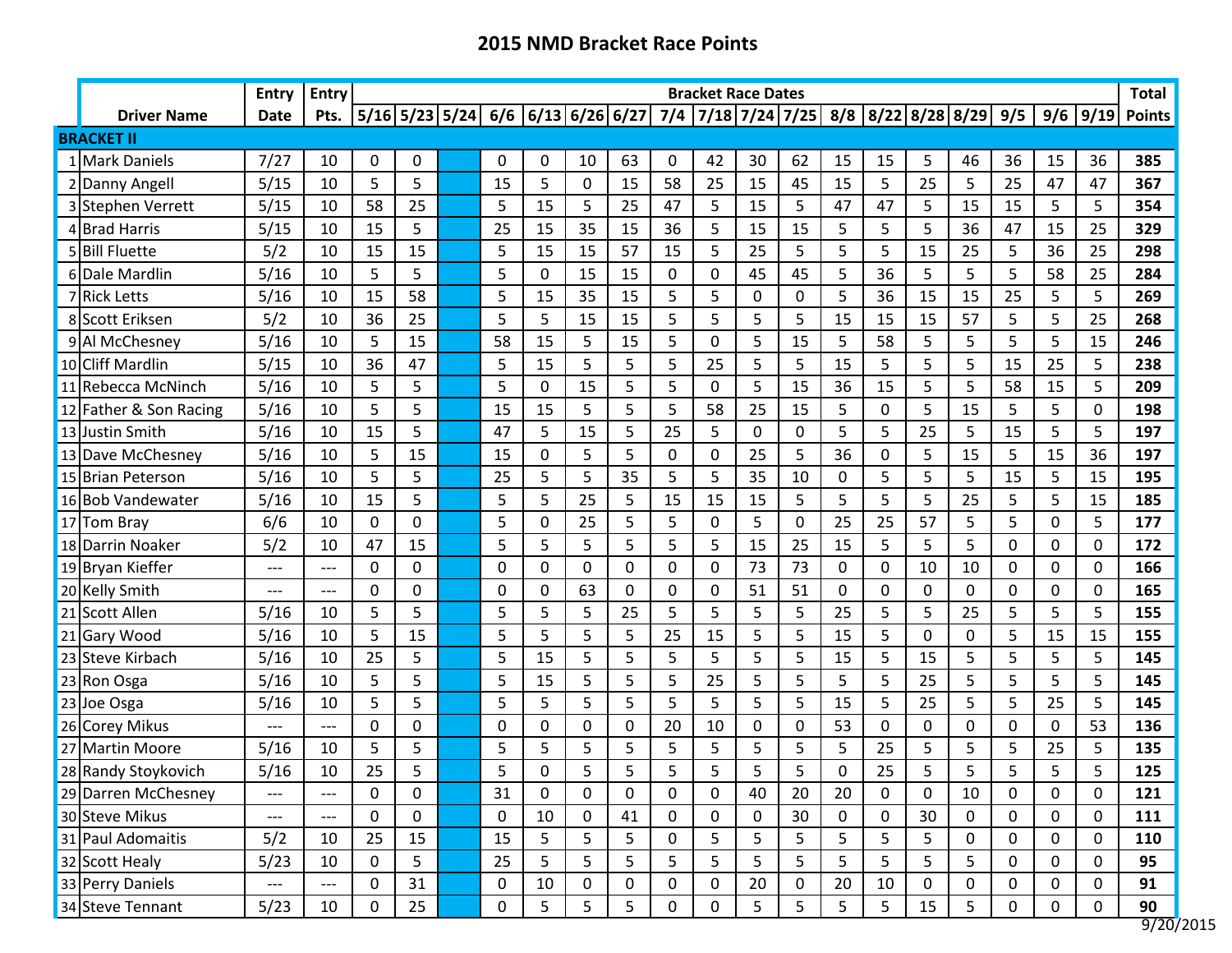| 34 Mike Mayfield    | $---$ | $---$                             | $\mathbf{0}$ | 0         | $\mathbf{0}$ | 0              | 10          | 30          | $\Omega$    | 0           | $\Omega$     | 0           | 0            | 20           | 10          | 20           | 0        | $\mathbf 0$ | $\Omega$ | 90 |
|---------------------|-------|-----------------------------------|--------------|-----------|--------------|----------------|-------------|-------------|-------------|-------------|--------------|-------------|--------------|--------------|-------------|--------------|----------|-------------|----------|----|
| 36 Rusty Piltz      | 5/23  | 10                                | $\mathbf{0}$ | 5         | 5            | 5              | 0           | $\mathbf 0$ | 15          | 0           | $\Omega$     | $\mathbf 0$ | 5            | 5            | 0           | $\mathbf 0$  | 15       | 5           | 15       | 85 |
| 37 Randy Whitaker   | $---$ | $---$                             | $\mathbf{0}$ | 0         | $\Omega$     | 0              | 41          | 10          | $\Omega$    | 0           | 0            | 30          | 0            | $\Omega$     | 0           | $\Omega$     | 0        | 0           | $\Omega$ | 81 |
| 38 Dan Snyder       | 6/6   | 10                                | $\mathbf{0}$ | 0         | 5            | 5              | 0           | 5           | 5           | 5           | 5            | 5           | 5            | 5            | 5           | 5            | 5        | 5           | 5        | 80 |
| 39 Chris Roth       | $---$ | $---$                             | 0            | 0         | $\Omega$     | 0              | 0           | $\mathbf 0$ | 0           | 0           | 0            | 0           | 0            | 0            | 10          | 63           | 0        | 0           | 0        | 73 |
| 40 Jeff Green       | $---$ | $---$                             | $\mathbf{0}$ | 0         | $\mathbf 0$  | $\mathbf 0$    | 0           | $\mathbf 0$ | 0           | 0           | 62           | 10          | $\mathbf 0$  | 0            | $\mathbf 0$ | $\mathbf 0$  | 0        | 0           | 0        | 72 |
| 41 Al Bruischart    | ---   | $---$                             | 0            | 0         | 0            | $\Omega$       | 10          | 41          | $\Omega$    | 0           | 10           | 10          | $\mathbf 0$  | $\Omega$     | 0           | $\mathbf 0$  | 0        | $\mathbf 0$ | $\Omega$ | 71 |
| 41 Aaron Starbuck   | ---   | $---$                             | $\mathbf{0}$ | 0         | $\Omega$     | 0              | 41          | $\mathbf 0$ | $\Omega$    | 0           | 0            | 30          | $\mathbf 0$  | $\Omega$     | 0           | $\Omega$     | 0        | 0           | $\Omega$ | 71 |
| 43 Milo Ayres       | ---   | $---$                             | $\mathbf{0}$ | 0         | $\Omega$     | $\Omega$       | 30          | 10          | 0           | 0           | $\mathbf{0}$ | 20          | $\mathbf 0$  | $\Omega$     | 10          | $\mathbf{0}$ | 0        | $\mathbf 0$ | $\Omega$ | 70 |
| 44 Scott Sabin      | ---   | $---$                             | $\mathbf{0}$ | 0         | $\Omega$     | $\Omega$       | 0           | $\mathbf 0$ | $\Omega$    | 0           | $\Omega$     | 0           | $\mathbf 0$  | $\Omega$     | 63          | $\Omega$     | 0        | $\Omega$    | $\Omega$ | 63 |
| 45 Eric Kasper      | 5/16  | 10                                | 5            | 5         | 36           | $\Omega$       | $\Omega$    | $\mathbf 0$ | 0           | 0           | $\Omega$     | $\mathbf 0$ | $\mathbf 0$  | 5            | $\mathbf 0$ | $\Omega$     | 0        | $\mathbf 0$ | $\Omega$ | 61 |
| 46 Jason Kieffer    | ---   | ---                               | 0            | $\pmb{0}$ | 0            | 0              | 0           | 20          | 0           | 0           | 0            | 40          | $\mathbf 0$  | 0            | 0           | 0            | 0        | $\mathbf 0$ | 0        | 60 |
| 46 Bob Wilson       | $---$ | $---$                             | $\mathbf{0}$ | 0         | 0            | 0              | 10          | 10          | 0           | 0           | 0            | 10          | $\pmb{0}$    | $\Omega$     | 30          | 0            | 0        | 0           | 0        | 60 |
| 48 Pat Nev          | $---$ | $---$                             | $\mathbf{0}$ | 0         | $\mathbf{0}$ | $\Omega$       | 52          | $\mathbf 0$ | $\Omega$    | 0           | $\Omega$     | 0           | $\mathbf 0$  | $\Omega$     | $\mathbf 0$ | $\Omega$     | 0        | $\mathbf 0$ | $\Omega$ | 52 |
| 49 Mike Stokes      | ---   | $---$                             | $\mathbf{0}$ | 0         | $\Omega$     | 0              | 0           | $\mathbf 0$ | $\Omega$    | 0           | 0            | 10          | 0            | $\Omega$     | 41          | $\Omega$     | 0        | 0           | $\Omega$ | 51 |
| 49 Kevin Green      | $---$ | $---$                             | $\mathbf{0}$ | 0         | $\Omega$     | $\Omega$       | $\Omega$    | $\mathbf 0$ | 10          | 31          | $\mathbf{0}$ | $\mathbf 0$ | $\mathbf 0$  | $\Omega$     | $\mathbf 0$ | $\Omega$     | 0        | 10          | $\Omega$ | 51 |
| 51 Mike Stanton Jr  | ---   | $---$                             | 0            | 0         | $\Omega$     | 0              | 20          | 30          | $\Omega$    | 0           | $\Omega$     | $\Omega$    | 0            | 0            | 0           | 0            | 0        | 0           | $\Omega$ | 50 |
| 51 Keith Grubaugh   | ---   | $---$                             | 0            | 0         | 0            | 0              | 0           | $\mathbf 0$ | 0           | 0           | 20           | 0           | 0            | 0            | 0           | 30           | 0        | 0           | 0        | 50 |
| 53 Dustin Cesaro    | ---   | $---$                             | 0            | 31        | 0            | 0              | 0           | $\mathbf 0$ | $\Omega$    | 10          | 0            | $\mathbf 0$ | $\mathbf 0$  | $\Omega$     | 0           | $\Omega$     | 0        | $\mathbf 0$ | $\Omega$ | 41 |
| 54 Tom Crowley      | ---   | $---$                             | $\mathbf{0}$ | 10        | $\Omega$     | $\Omega$       | 0           | 10          | $\Omega$    | 0           | 20           | 0           | 0            | $\Omega$     | $\mathbf 0$ | $\Omega$     | 0        | 0           | $\Omega$ | 40 |
| 54 Scott Hoernlein  | ---   | $---$                             | $\mathbf{0}$ | 0         | $\mathbf{0}$ | $\overline{0}$ | 0           | $\mathbf 0$ | 0           | 0           | $\mathbf{0}$ | 30          | $\mathbf 0$  | $\Omega$     | 0           | 10           | 0        | $\mathbf 0$ | $\Omega$ | 40 |
| 56 Tim Merrick      | 5/16  | 10                                | 15           | 5         | $\Omega$     | 0              | 0           | 5           | $\Omega$    | 0           | 0            | 0           | $\mathbf 0$  | $\Omega$     | 0           | $\Omega$     | 0        | 0           | $\Omega$ | 35 |
| 57 Rodney Carbone   | ---   | $---$                             | $\mathbf{0}$ | 0         | $\mathbf{0}$ | 0              | 0           | $\mathbf 0$ | $\Omega$    | 0           | 0            | 30          | $\mathbf 0$  | $\Omega$     | $\mathbf 0$ | $\Omega$     | 0        | $\mathbf 0$ | $\Omega$ | 30 |
| 57 Jason Mikula     | ---   | ---                               | 0            | 0         | 0            | 0              | 20          | 10          | $\Omega$    | 0           | 0            | 0           | 0            | 0            | 0           | 0            | 0        | 0           | 0        | 30 |
| 57 Roy St. Denis    | $---$ | $---$                             | 0            | 0         | 0            | $\Omega$       | 20          | 10          | 0           | 0           | 0            | $\mathbf 0$ | $\mathbf 0$  | $\Omega$     | 0           | $\mathbf 0$  | 0        | 0           | 0        | 30 |
| 57 Scott Overkamp   | $---$ | ---                               | $\mathbf{0}$ | 0         | 0            | $\mathbf 0$    | 10          | 20          | $\Omega$    | 0           | $\Omega$     | $\mathbf 0$ | $\mathbf 0$  | $\Omega$     | 0           | $\mathbf 0$  | 0        | $\mathbf 0$ | $\Omega$ | 30 |
| 57 Ron/Robby Girven | $---$ | $---$                             | $\mathbf{0}$ | 0         | $\Omega$     | 0              | 0           | 20          | 0           | 10          | $\Omega$     | $\Omega$    | $\mathbf 0$  | $\Omega$     | 0           | $\Omega$     | 0        | 0           | $\Omega$ | 30 |
| 57 Joe Knockeart    | $---$ | $---$                             | $\mathbf{0}$ | 0         | $\Omega$     | $\overline{0}$ | 0           | $\mathbf 0$ | 0           | 0           | 30           | $\mathbf 0$ | $\mathbf 0$  | $\Omega$     | 0           | $\mathbf{0}$ | 0        | $\mathbf 0$ | 0        | 30 |
| 57 Kristina Mardlin | $---$ | $---$                             | $\mathbf{0}$ | 0         | $\Omega$     | $\Omega$       | $\Omega$    | $\mathbf 0$ | $\Omega$    | 0           | 30           | $\Omega$    | $\mathbf 0$  | $\mathbf{0}$ | 0           | $\Omega$     | 0        | $\Omega$    | $\Omega$ | 30 |
| 57 Mike Staley      | ---   | ---                               | 0            | 0         | 0            | 0              | 0           | $\mathbf 0$ | 0           | 0           | 10           | 20          | 0            | 0            | 0           | $\Omega$     | 0        | 0           | 0        | 30 |
| 65 Jacob Huntington | ---   | ---                               | $\mathbf{0}$ | 0         | $\Omega$     | $\Omega$       | $\Omega$    | $\Omega$    | $\Omega$    | 0           | $\Omega$     | $\Omega$    | $\mathbf{0}$ | 20           | 0           | $\Omega$     | $\Omega$ | $\Omega$    | 0        | 20 |
| 65 Rich Perdue      | ---   | $---$                             | 0            | 0         | 0            | $\mathbf 0$    | 0           | $\mathbf 0$ | 0           | 0           | 0            | 20          | $\mathbf 0$  | 0            | 0           | $\mathbf 0$  | 0        | $\mathbf 0$ | 0        | 20 |
| 65 Phil Wrobleski   | $---$ | $---$                             | 0            | 0         | 0            | $\mathbf 0$    | $\mathbf 0$ | $\mathbf 0$ | $\mathbf 0$ | 0           | $\mathbf 0$  | 20          | $\pmb{0}$    | $\mathbf 0$  | $\pmb{0}$   | $\mathbf 0$  | 0        | $\mathbf 0$ | 0        | 20 |
| 65 Dan Gorby        | $---$ | $---$                             | 0            | 0         | $\mathbf 0$  | $\mathbf 0$    | $\mathbf 0$ | $\mathbf 0$ | 0           | 0           | 0            | 20          | $\mathbf 0$  | 0            | 0           | 0            | 0        | $\mathbf 0$ | 0        | 20 |
| 65 Brian Valasek    | $---$ | $---$                             | $\mathbf 0$  | 0         | $\pmb{0}$    | $\mathbf 0$    | 0           | 20          | 0           | $\mathbf 0$ | 0            | 0           | $\pmb{0}$    | 0            | 0           | 0            | 0        | $\pmb{0}$   | 0        | 20 |
| 65 Michael Rondeau  | ---   | $\hspace{0.05cm} \dashrightarrow$ | 0            | 0         | 0            | 0              | 0           | 20          | 0           | 0           | 0            | 0           | $\mathbf 0$  | 0            | 0           | 0            | 0        | 0           | 0        | 20 |
| 65 Lou Robertson    | ---   | $\qquad \qquad - -$               | 0            | 0         | 0            | $\mathbf 0$    | 0           | $\mathbf 0$ | 0           | 0           | 20           | 0           | $\mathbf 0$  | 0            | 0           | $\mathbf 0$  | 0        | 0           | 0        | 20 |
| 65 Chuck Melnik     | ---   | $\qquad \qquad \textbf{---}$      | $\mathbf 0$  | 0         | $\mathbf 0$  | 0              | 0           | 0           | 0           | 0           | 20           | 0           | $\mathbf 0$  | 0            | 0           | 0            | 0        | 0           | 0        | 20 |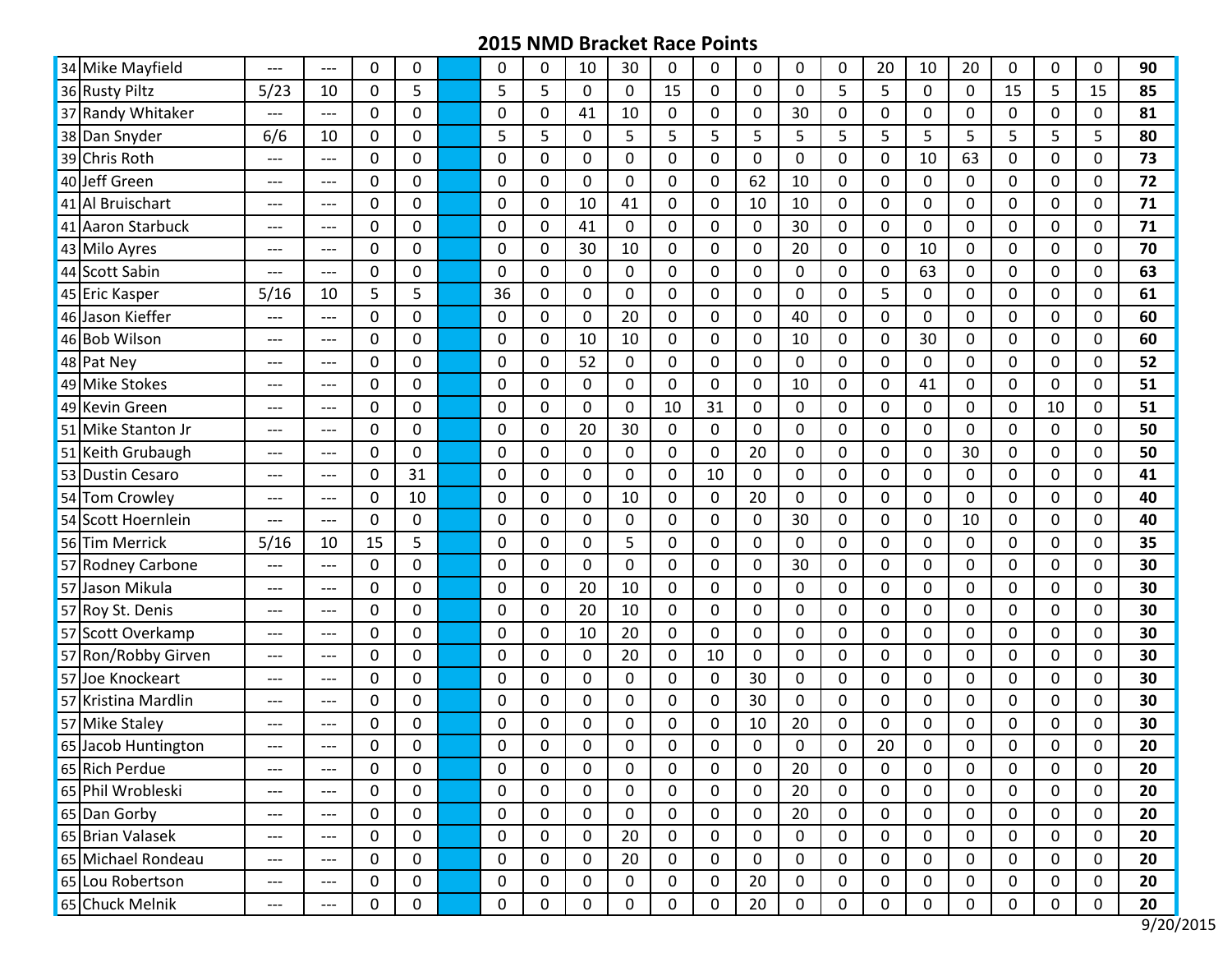| 65 Bill Heiges      | ---   | ---                                 | $\mathbf{0}$ | 0                | $\Omega$    | 0                | 0           | $\mathbf{0}$ | $\Omega$    | $\Omega$     | 20               | 0           | $\Omega$     | 0           | 0              | 0            | $\Omega$     | $\Omega$    | $\Omega$    | 20 |
|---------------------|-------|-------------------------------------|--------------|------------------|-------------|------------------|-------------|--------------|-------------|--------------|------------------|-------------|--------------|-------------|----------------|--------------|--------------|-------------|-------------|----|
| 65 Chad Six         | $---$ | $---$                               | $\mathbf 0$  | 0                | $\mathbf 0$ | $\Omega$         | 20          | $\mathbf 0$  | $\mathbf 0$ | 0            | $\mathbf 0$      | $\mathbf 0$ | $\mathbf 0$  | $\mathbf 0$ | $\overline{0}$ | 0            | $\mathbf{0}$ | $\mathbf 0$ | $\Omega$    | 20 |
| 65 Chuck Reynolds   | $---$ | $---$                               | 0            | 0                | 0           | $\Omega$         | 10          | $\mathbf 0$  | $\mathbf 0$ | 0            | 10               | 0           | $\Omega$     | 0           | 0              | 0            | 0            | 0           | $\Omega$    | 20 |
| 65 John Kutsick     | $---$ | $---$                               | $\mathbf{0}$ | 0                | 0           | 0                | $\mathbf 0$ | 0            | $\mathbf 0$ | 0            | 10               | 10          | $\mathbf 0$  | $\Omega$    | $\mathbf 0$    | 0            | 0            | 0           | $\Omega$    | 20 |
| 65 Bill Mumford     | ---   | ---                                 | 0            | 0                | 0           | $\mathbf{0}$     | 0           | $\mathbf 0$  | $\mathbf 0$ | 0            | 10               | 10          | $\mathbf 0$  | 0           | 0              | $\mathbf{0}$ | 0            | 0           | 0           | 20 |
| 65 Jerry Naranjo    | $---$ | $---$                               | 0            | 0                | 0           | $\Omega$         | 0           | $\mathbf 0$  | 0           | 0            | 0                | 20          | 0            | 0           | 0              | 0            | 0            | 0           | $\Omega$    | 20 |
| 65 Paul Garant      | $---$ | $---$                               | $\mathbf{0}$ | 0                | $\Omega$    | $\mathbf{0}$     | $\Omega$    | $\mathbf 0$  | $\mathbf 0$ | 0            | $\mathbf 0$      | 20          | $\mathbf 0$  | $\Omega$    | $\mathbf 0$    | 0            | $\Omega$     | $\Omega$    | $\Omega$    | 20 |
| 65 Tony Carbone     | ---   | $---$                               | $\mathbf{0}$ | 0                | $\Omega$    | $\Omega$         | 0           | $\mathbf 0$  | $\mathbf 0$ | 0            | $\Omega$         | 20          | $\Omega$     | $\Omega$    | 0              | 0            | 0            | 0           | $\Omega$    | 20 |
| 65 Shawna Tenyer    | $---$ | $---$                               | $\mathbf{0}$ | 0                | $\Omega$    | $\Omega$         | $\Omega$    | $\mathbf 0$  | $\mathbf 0$ | 0            | 10               | 10          | $\mathbf 0$  | $\Omega$    | $\mathbf{0}$   | 0            | 0            | $\mathbf 0$ | $\Omega$    | 20 |
| 81 Ron Girven       | ---   | $---$                               | 0            | 0                | $\Omega$    | $\Omega$         | 0           | $\mathbf 0$  | $\Omega$    | 0            | $\Omega$         | 0           | 0            | 0           | 0              | 0            | 0            | $\Omega$    | 10          | 10 |
| 81 Rick Joan        | $---$ | $---$                               | 0            | 0                | 0           | $\Omega$         | $\mathbf 0$ | $\mathbf 0$  | $\mathbf 0$ | 0            | $\Omega$         | 0           | 0            | 0           | $\mathbf 0$    | 10           | 0            | 0           | 0           | 10 |
| 81 Joe Whitaker     | ---   | $---$                               | 0            | 0                | 0           | $\mathbf{0}$     | $\mathbf 0$ | 0            | $\mathbf 0$ | 0            | 0                | 10          | $\mathbf 0$  | 0           | 0              | 0            | 0            | 0           | $\Omega$    | 10 |
| 81 Andrew Heining   | $---$ | $---$                               | $\mathbf{0}$ | 0                | $\Omega$    | $\mathbf{0}$     | 0           | 0            | $\Omega$    | 0            | 0                | 10          | 0            | $\Omega$    | 0              | $\mathbf{0}$ | 0            | 0           | $\Omega$    | 10 |
| 81 Donnie Hagar     | ---   | $---$                               | $\mathbf{0}$ | 0                | $\Omega$    | $\mathbf{0}$     | $\mathbf 0$ | $\mathbf 0$  | $\mathbf 0$ | 0            | $\Omega$         | 10          | $\mathbf 0$  | $\Omega$    | 0              | 0            | 0            | $\mathbf 0$ | $\Omega$    | 10 |
| 81 Jeff Birkenmeier | ----  | $---$                               | $\mathbf 0$  | 0                | $\Omega$    | 0                | 0           | $\mathbf 0$  | 0           | 0            | 0                | 10          | $\Omega$     | $\Omega$    | 0              | 0            | 0            | $\Omega$    | $\Omega$    | 10 |
| 81 Kevin Huntley    | $---$ | $---$                               | $\mathbf{0}$ | 0                | $\mathbf 0$ | $\mathbf{0}$     | $\mathbf 0$ | $\mathbf 0$  | $\mathbf 0$ | 0            | $\mathbf 0$      | 10          | $\mathbf 0$  | $\mathbf 0$ | $\mathbf 0$    | 0            | $\mathbf 0$  | $\mathbf 0$ | $\Omega$    | 10 |
| 81 Bill Meier       | ---   | $---$                               | 0            | 0                | 0           | $\mathbf{0}$     | 0           | 0            | 0           | 0            | $\Omega$         | 10          | 0            | 0           | 0              | 0            | 0            | 0           | 0           | 10 |
| 81 Mike Brown       | $---$ | ---                                 | 0            | 0                | $\mathbf 0$ | 0                | $\mathbf 0$ | $\mathbf 0$  | 0           | 0            | 0                | 0           | 0            | 0           | $\mathbf 0$    | $\mathbf{0}$ | $\mathbf 0$  | 0           | 10          | 10 |
| 81 Frank Piltz      | $---$ | $---$                               | $\mathbf{0}$ | 0                | $\Omega$    | $\mathbf 0$      | $\mathbf 0$ | $\mathbf 0$  | $\mathbf 0$ | 0            | $\mathbf{0}$     | $\mathbf 0$ | $\mathbf 0$  | 10          | 0              | 0            | 0            | $\mathbf 0$ | $\Omega$    | 10 |
| 81 Doug Rondeau     | ---   | $---$                               | $\mathbf{0}$ | 0                | $\Omega$    | $\Omega$         | 0           | 0            | $\Omega$    | 0            | 0                | 10          | $\Omega$     | $\Omega$    | 0              | 0            | 0            | $\Omega$    | 0           | 10 |
| 81 Tom Aretakis Jr. | $---$ | $---$                               | $\mathbf 0$  | 0                | $\mathbf 0$ | $\mathbf 0$      | $\mathbf 0$ | $\mathbf 0$  | 0           | 0            | $\Omega$         | 10          | $\mathbf{0}$ | $\Omega$    | $\mathbf 0$    | 0            | $\mathbf{0}$ | $\mathbf 0$ | $\Omega$    | 10 |
| 81 Rick Reed        | ---   | $\hspace{0.05cm}---\hspace{0.05cm}$ | $\mathbf{0}$ | 0                | $\Omega$    | $\Omega$         | 0           | $\mathbf 0$  | $\mathbf 0$ | 0            | $\Omega$         | 10          | $\Omega$     | 0           | 0              | 0            | 0            | 0           | $\Omega$    | 10 |
| 81 Rodney Adams     | ---   | ---                                 | 0            | 0                | 0           | $\Omega$         | $\mathbf 0$ | $\mathbf 0$  | $\mathbf 0$ | 0            | 0                | 10          | $\mathbf 0$  | 0           | $\mathbf 0$    | $\mathbf{0}$ | 0            | 0           | 0           | 10 |
| 81 Dale Bannick     | $---$ | ---                                 | 0            | $\mathbf 0$      | 0           | $\mathbf{0}$     | $\mathbf 0$ | $\mathbf 0$  | $\mathbf 0$ | 0            | 10               | $\mathbf 0$ | $\mathbf 0$  | 0           | 0              | $\mathbf{0}$ | 0            | 0           | 0           | 10 |
| 81 Dan Hawley       | $---$ | $---$                               | 0            | 0                | 0           | $\Omega$         | 0           | $\mathbf 0$  | 0           | 0            | 10               | 0           | $\mathbf 0$  | 0           | 0              | 0            | 0            | 0           | $\Omega$    | 10 |
| 81 Lewis Robertson  | $---$ | $---$                               | $\mathbf{0}$ | 0                | $\Omega$    | $\Omega$         | $\mathbf 0$ | 0            | $\mathbf 0$ | 0            | 10               | $\mathbf 0$ | $\mathbf 0$  | $\Omega$    | $\mathbf 0$    | 0            | $\Omega$     | $\mathbf 0$ | $\Omega$    | 10 |
| 81 Ted Dunham       | ---   | $---$                               | $\mathbf{0}$ | 0                | 0           | $\Omega$         | 0           | $\mathbf 0$  | $\mathbf 0$ | 0            | 10               | 0           | $\Omega$     | $\Omega$    | 0              | 0            | 0            | 0           | $\Omega$    | 10 |
| 81 Kyle Wanamaker   | ---   | ---                                 | $\mathbf 0$  | 0                | $\mathbf 0$ | 0                | $\mathbf 0$ | $\mathbf 0$  | $\mathbf 0$ | 0            | 10               | $\mathbf 0$ | $\mathbf 0$  | $\mathbf 0$ | $\mathbf 0$    | 0            | 0            | $\mathbf 0$ | $\Omega$    | 10 |
| 81 James Gorski     | $---$ | $---$                               | $\mathbf{0}$ | 0                | $\Omega$    | $\Omega$         | 0           | 0            | $\Omega$    | 0            | 10               | 0           | 0            | $\Omega$    | 0              | 0            | 0            | $\Omega$    | $\Omega$    | 10 |
| 81 Josh Patton      | $---$ | ---                                 | 0            | 0                | 0           | $\Omega$         | $\pmb{0}$   | 0            | 0           | 0            | 10               | 0           | 0            | 0           | 0              | $\mathbf{0}$ | 0            | 0           | 0           | 10 |
| 81 Stacy Bigelow    | ---   | ---                                 | $\Omega$     | 0                | 0           | $\mathbf{0}$     | 0           | $\Omega$     | 0           | 10           | $\Omega$         | 0           | $\mathbf 0$  | 0           | 0              | 0            | $\Omega$     | $\Omega$    | $\Omega$    | 10 |
| 81 Gary Howell      | $---$ | $\hspace{0.05cm}---\hspace{0.05cm}$ | $\mathbf 0$  | 0                | $\mathbf 0$ | 0                | 0           | $\mathbf 0$  | 10          | 0            | 0                | 0           | 0            | 0           | 0              | 0            | 0            | 0           | 0           | 10 |
| 81 Joseph Whitaker  | $---$ | $\hspace{0.05cm}---\hspace{0.05cm}$ | $\mathbf 0$  | $\pmb{0}$        | $\mathbf 0$ | $\mathbf 0$      | $\pmb{0}$   | 10           | $\mathbf 0$ | $\mathbf 0$  | $\mathbf 0$      | $\pmb{0}$   | $\mathbf 0$  | $\mathbf 0$ | $\mathbf 0$    | $\mathbf 0$  | 0            | $\mathbf 0$ | $\mathbf 0$ | 10 |
| 81 Rodney Adams     | ---   | $\hspace{0.05cm}---\hspace{0.05cm}$ | $\mathbf 0$  | 0                | 0           | $\mathbf 0$      | 0           | 10           | 0           | 0            | 0                | 0           | $\mathbf 0$  | 0           | 0              | 0            | 0            | 0           | 0           | 10 |
| 81 Jerry Brown      | ---   | $\hspace{0.05cm} \ldots$            | $\mathbf 0$  | $\pmb{0}$        | $\mathbf 0$ | $\boldsymbol{0}$ | $\pmb{0}$   | 10           | $\mathbf 0$ | $\mathbf 0$  | $\mathbf 0$      | $\mathbf 0$ | 0            | $\mathbf 0$ | $\mathbf 0$    | $\mathbf 0$  | $\mathbf 0$  | $\mathbf 0$ | 0           | 10 |
| 81 Rob Cerny        | $---$ | $\hspace{0.05cm} \ldots$            | 0            | 0                | 0           | 0                | 10          | 0            | 0           | 0            | 0                | 0           | 0            | 0           | 0              | 0            | 0            | 0           | 0           | 10 |
| 81 Brad Barrett     | $---$ | $\hspace{0.05cm}---$                | $\mathbf 0$  | 0                | 0           | 0                | 10          | $\mathbf 0$  | $\mathbf 0$ | $\mathbf{0}$ | $\mathbf 0$      | $\pmb{0}$   | $\mathbf 0$  | 0           | $\mathbf 0$    | $\mathbf{0}$ | $\mathbf 0$  | 0           | 0           | 10 |
| 81 Klint Bailey     | $---$ | $\hspace{0.05cm}---\hspace{0.05cm}$ | $\mathbf 0$  | $\boldsymbol{0}$ | 10          | $\mathbf 0$      | $\pmb{0}$   | $\mathbf 0$  | 0           | $\mathbf 0$  | $\boldsymbol{0}$ | $\pmb{0}$   | $\pmb{0}$    | 0           | $\pmb{0}$      | 0            | $\mathbf 0$  | 0           | 0           | 10 |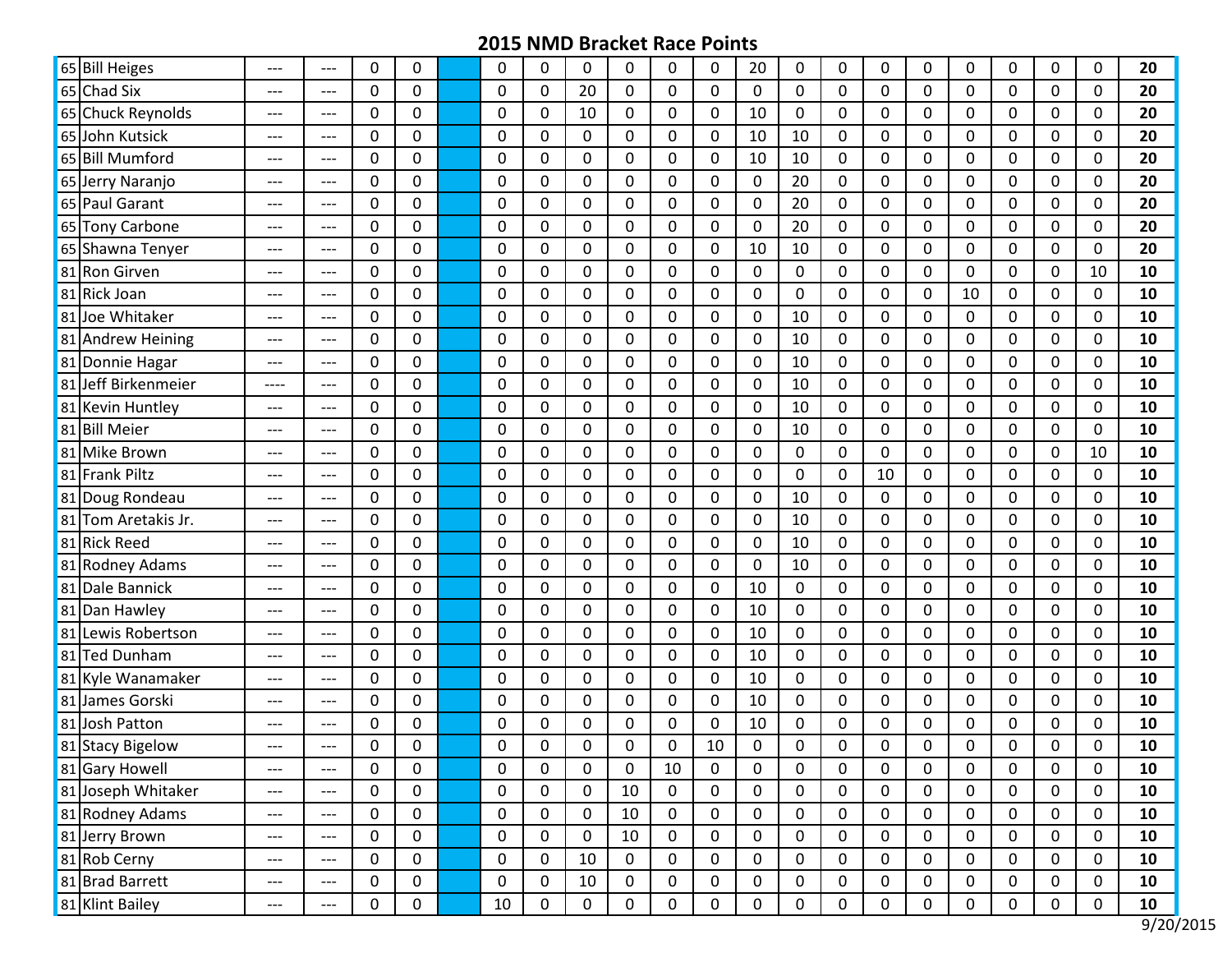| $ 81 $ Tr<br>10<br>$\sim$<br>⌒<br>`ravı.<br>Verreti<br>$--$<br>---<br>. .<br>. .<br>. . | . . |  | 10 |
|-----------------------------------------------------------------------------------------|-----|--|----|
|-----------------------------------------------------------------------------------------|-----|--|----|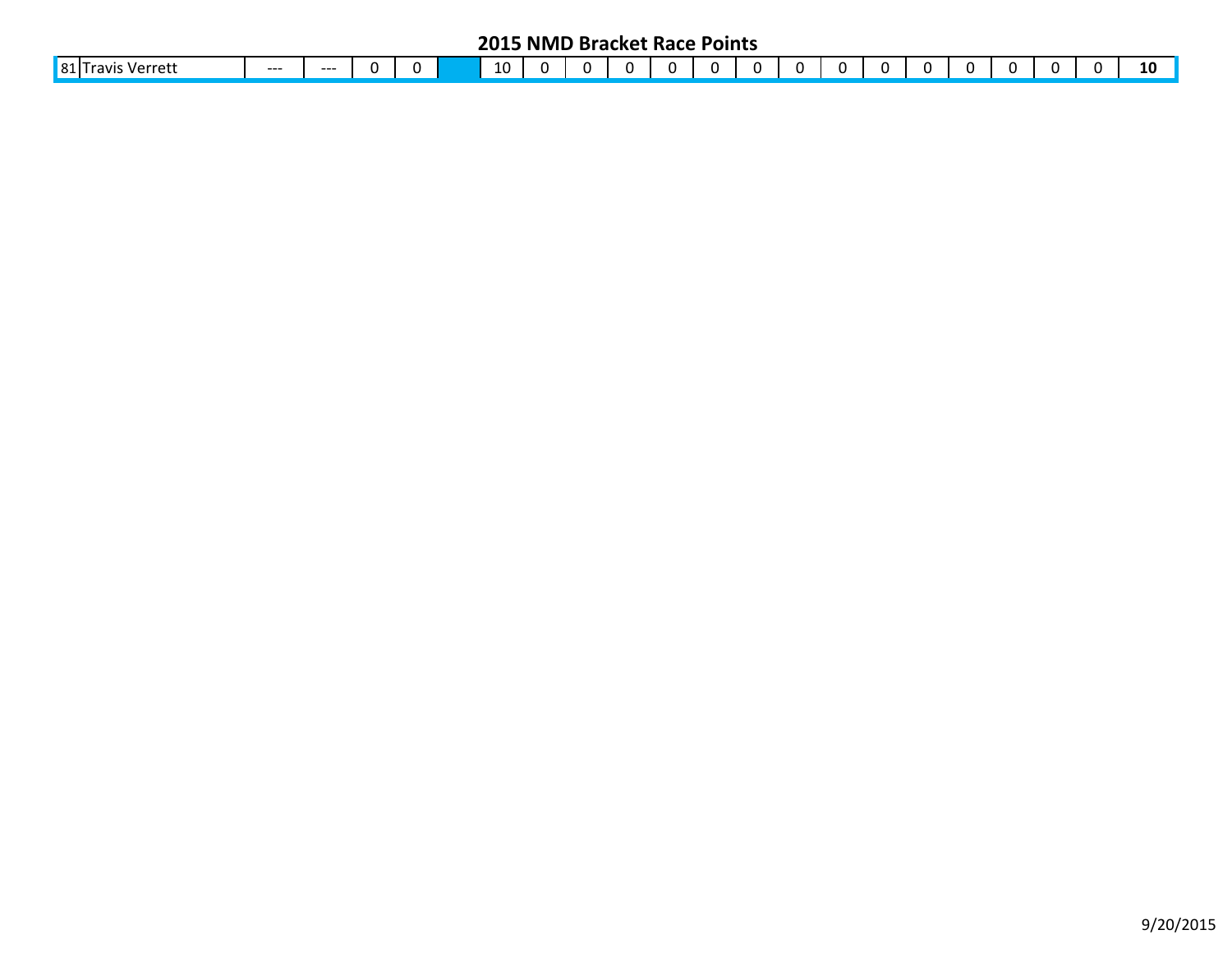|                      | <b>Entry</b>         | <b>Entry</b> |               |               |               |               |             |                                     |        | <b>Bracket Race Dates</b> |                  |               |             |               |                                           |              |                |           |              | <b>Total</b>  |
|----------------------|----------------------|--------------|---------------|---------------|---------------|---------------|-------------|-------------------------------------|--------|---------------------------|------------------|---------------|-------------|---------------|-------------------------------------------|--------------|----------------|-----------|--------------|---------------|
| <b>Driver Name</b>   | Date                 | Pts.         |               |               |               |               |             | 5/16 5/23 5/24  6/6  6/13 6/26 6/27 |        |                           |                  |               |             |               | 7/4 7/18 7/24 7/25 8/8 8/22 8/28 8/29 9/5 |              |                |           | $9/6$ 9/19   | <b>Points</b> |
| <b>PRO TROPHY</b>    |                      |              |               |               |               |               |             |                                     |        |                           |                  |               |             |               |                                           |              |                |           |              |               |
| 1 Gary Bowman        | 5/16                 | 10           | 15            | 5             | 48            | 5             | 58          | 5                                   | 5      | 48                        | 15               | 15            | 36          | 5             | 15                                        | 5            | 5              | 5         | 58           | 358           |
| 2 Kristina Mardlin   | 5/16                 | 10           | 37            | 48            | 26            | 5             | 5           | 5                                   | 15     | 5                         | 5                | 25            | 5           | 5             | 5                                         | 25           | 15             | 15        | 25           | 281           |
| 3 Dustin Cesaro      | 5/16                 | 10           | 0             | 0             | 0             | 0             | 0           | 0                                   | 26     | 0                         | 0                | 0             | 25          | 58            | 5                                         | 47           | 15             | 58        | 36           | 280           |
| 4 Jim Evans          | 5/16                 | 10           | 26            | 5             | 15            | 5             | 15          | 25                                  | 5      | 37                        | 15               | 15            | 5           | 15            | 5                                         | 15           | 25             | 5         | 15           | 258           |
| 5 Martin Moore       | 5/16                 | 10           | 5             | 15            | 26            | 5             | 5           | 5                                   | 48     | 5                         | 36               | 5             | 15          | 5             | 5                                         | 15           | 5              | 15        | 15           | 240           |
| 6 Rick Joan          | 5/23                 | 10           | $\Omega$      | 5             | 5             | 5             | 25          | 58                                  | 5      | 5                         | 0                | 5             | 15          | 15            | 5                                         | 5            | 15             | 5         | 5            | 188           |
| 7 Kyle Kidder        | 8/18                 | 10           | $\mathbf 0$   | 10            | 0             | 0             | $\mathbf 0$ | 10                                  | 0      | $\mathbf 0$               | 20               | 0             | 53          | 5             | 15                                        | 5            | 5              | 47        | 5            | 185           |
| 8 Scott Glinski      | 5/16                 | 10           | 5             | 5             | 5             | 5             | 5           | 5                                   | 37     | 5                         | 5                | 5             | 5           | 5             | 5                                         | 15           | 25             | 5         | 15           | 167           |
| 9 Mark MacPherson    | 5/16                 | 10           | 5             | 0             | 5             | 5             | 15          | 5                                   | 15     | $\mathbf 0$               | 5                | 25            | 25          | 15            | 5                                         | 5            | 5              | 15        | 5            | 165           |
| 10 Dennis Gilman     | ---                  | ---          | 0             | 0             | 0             | 0             | 0           | 31                                  | 0      | 0                         | 42               | 10            | $\mathbf 0$ | 47            | 0                                         | 0            | 10             | 0         | 20           | 160           |
| 11 David Evans       | 8/22                 | 10           | $\Omega$      | 0             | $\Omega$      | 0             | 0           | 0                                   | 0      | 0                         | 0                | 0             | 42          | 25            | 5                                         | 36           | 0              | 0         | 36           | 154           |
| 12 Ron Mallison      | 5/15                 | 10           | 5             | 5             | 5             | 5             | 5           | 5                                   | 15     | 5                         | 5                | 5             | 25          | 5             | 5                                         | 15           | 5              | 5         | 5            | 135           |
| 13 Scott Labbe       | 7/24                 | 10           | $\mathbf 0$   | 0             | 0             | 0             | $\mathbf 0$ | 10                                  | 26     | $\mathbf 0$               | 5                | 5             | 36          | 5             | 5                                         | 0            | 5              | 0         | $\mathbf 0$  | 107           |
| 14 John McMichael    | 5/23                 | 10           | 43            | 37            | 5             | 5             | $\mathbf 0$ | 0                                   | 0      | $\mathbf 0$               | 0                | 0             | $\mathbf 0$ | 0             | 0                                         | $\mathbf 0$  | $\overline{0}$ | 0         | 5            | 105           |
| 15 Dan Snyder        | ---                  | ---          | 0             | 0             | 0             | 0             | 0           | 0                                   | 0      | 0                         | 0                | 31            | $\mathbf 0$ | 0             | 31                                        | 31           | 10             | 0         | 0            | 103           |
| 16 John Cerka        | 5/26                 | 10           | $\Omega$      | 0             | 0             | 0             | 36          | 25                                  | 5      | 0                         | 0                | 0             | 5           | 0             | 0                                         | 0            | 0              | 0         | 5            | 86            |
| 17 Eric Kasper       | 5/2                  | 10           | 15            | 15            | 37            | 0             | $\mathbf 0$ | 0                                   | 0      | 0                         | 0                | 0             | $\mathbf 0$ | 0             | 0                                         | 0            | 0              | 0         | $\Omega$     | 77            |
| 18 Brian Vandervest  | $---$                | $---$        | $\Omega$      | 0             | $\Omega$      | 0             | $\Omega$    | 0                                   | 0      | 21                        | $\Omega$         | 0             | 0           | 10            | 0                                         | $\Omega$     | 31             | 10        | $\mathbf{0}$ | 72            |
| 19 Steve Kirbach     | ---                  | ---          | $\Omega$      | 0             | 0             | 0             | $\mathbf 0$ | 0                                   | 0      | $\mathbf 0$               | $\Omega$         | 0             | $\mathbf 0$ | $\mathbf 0$   | 31                                        | 20           | 0              | 0         | 15           | 66            |
| 20 Shawn Anderson    | 5/16                 | 10           | 5             | 5             | 5             | 5             | 5           | 5                                   | 5      | $\Omega$                  | $\Omega$         | 0             | 5           | 5             | 5                                         | 5            | $\Omega$       | 0         | $\mathbf{0}$ | 65            |
| 20 James Persinger   | 5/23                 | 10           | $\Omega$      | 5             | 15            | 5             | $\mathbf 0$ | 0                                   | 0      | 5                         | 5                | 5             | 0           | 0             | 5                                         | 5            | 0              | 0         | 5            | 65            |
| 22 Brad Harris       | ---                  | ---          | 0             | 0             | 0             | 0             | 0           | 0                                   | 0      | 0                         | 0                | 0             | 0           | 0             | 53                                        | 10           | 0              | 0         | 0            | 63            |
| 22 Randy Stoykovich  | ---                  | ---          | 0             | 0             | 0             | 0             | 0           | 0                                   | 0      | 0                         | 0                | 0             | 0           | 0             | 10                                        | 0            | 53             | 0         | 0            | 63            |
| 24 Jim Bacon         | 5/16                 | 10           | 5             | 0             | $\Omega$      | 5             | $\mathbf 0$ | 5                                   | 0      | $\Omega$                  | $\Omega$         | 0             | 5           | 0             | 0                                         | $\mathbf{0}$ | $\Omega$       | 25        | 5            | 60            |
| 25 Scott Healy       | $---$                | ---          | 0             | 0             | 0             | 0             | $\Omega$    | 0                                   | 0      | 0                         | 0                | 0             | 0           | 0             | 0                                         | 53           | 0              | 0         | $\mathbf 0$  | 53            |
| 25 George McConnell  | ---                  | ---          | $\Omega$      | 0             | $\Omega$      | 0             | $\Omega$    | 0                                   | 0      | 0                         | $\Omega$         | 53            | 0           | 0             | 0                                         | 0            | $\Omega$       | 0         | $\Omega$     | 53            |
| 25 Sam Tann          | $---$                | ---          | 0             | 0             | 0             | 0             | 0           | 0                                   | 0      | 0                         | 53               | 0             | 0           | 0             | 0                                         | 0            | 0              | 0         | 0            | 53            |
| 28 Mike Dewey        |                      |              | $\Omega$<br>v | $\Omega$<br>v | $\Omega$<br>◡ | $\Omega$<br>◡ | 17<br>44    | $10\,$                              | U<br>v | U<br>v                    | $\Omega$<br>◡    | $\Omega$<br>v | $\Omega$    | $\Omega$<br>v | <sup>n</sup><br>v                         | $\Omega$     | $\Omega$<br>v  | U<br>v    | U<br>v       | 52<br>JL      |
| 28 Josh Kosiboski    | ---                  | $---$        | 0             | 0             | 10            | $\pmb{0}$     | $\mathbf 0$ | 0                                   | 0      | 0                         | 0                | $\mathbf 0$   | $\mathbf 0$ | 0             | 0                                         | 0            | 42             | $\pmb{0}$ | $\mathbf 0$  | 52            |
| 30 Jeff Alexander    | $\hspace{0.05cm}---$ | ---          | 0             | 0             | 0             | $\pmb{0}$     | $\mathbf 0$ | 0                                   | 0      | 0                         | 0                | 0             | $\mathbf 0$ | 0             | 0                                         | 0            | 0              | 0         | 42           | 42            |
| 30 Joe Smith III     | $---$                | ---          | 0             | 0             | 0             | $\mathbf 0$   | 0           | 0                                   | 0      | 0                         | 0                | 0             | $\mathbf 0$ | 0             | 42                                        | 0            | $\mathbf 0$    | 0         | $\mathbf 0$  | 42            |
| 30 Andrew Rutherford | $---$                | $---$        | 0             | 0             | 0             | 0             | 0           | 0                                   | 0      | 0                         | 0                | 42            | 0           | 0             | 0                                         | 0            | 0              | 0         | $\mathbf 0$  | 42            |
| 30 Steve Tennant     | $---$                | ---          | 0             | 0             | $\pmb{0}$     | $\mathbf 0$   | $\mathbf 0$ | 42                                  | 0      | 0                         | $\boldsymbol{0}$ | 0             | $\mathbf 0$ | 0             | 0                                         | $\mathbf 0$  | $\pmb{0}$      | 0         | $\mathbf 0$  | 42            |
| 34 Pete Pnacek       | ---                  | ---          | 0             | 21            | 0             | 0             | 0           | 10                                  | 0      | 0                         | 0                | 0             | 0           | 0             | 10                                        | 0            | 0              | 0         | 0            | 41            |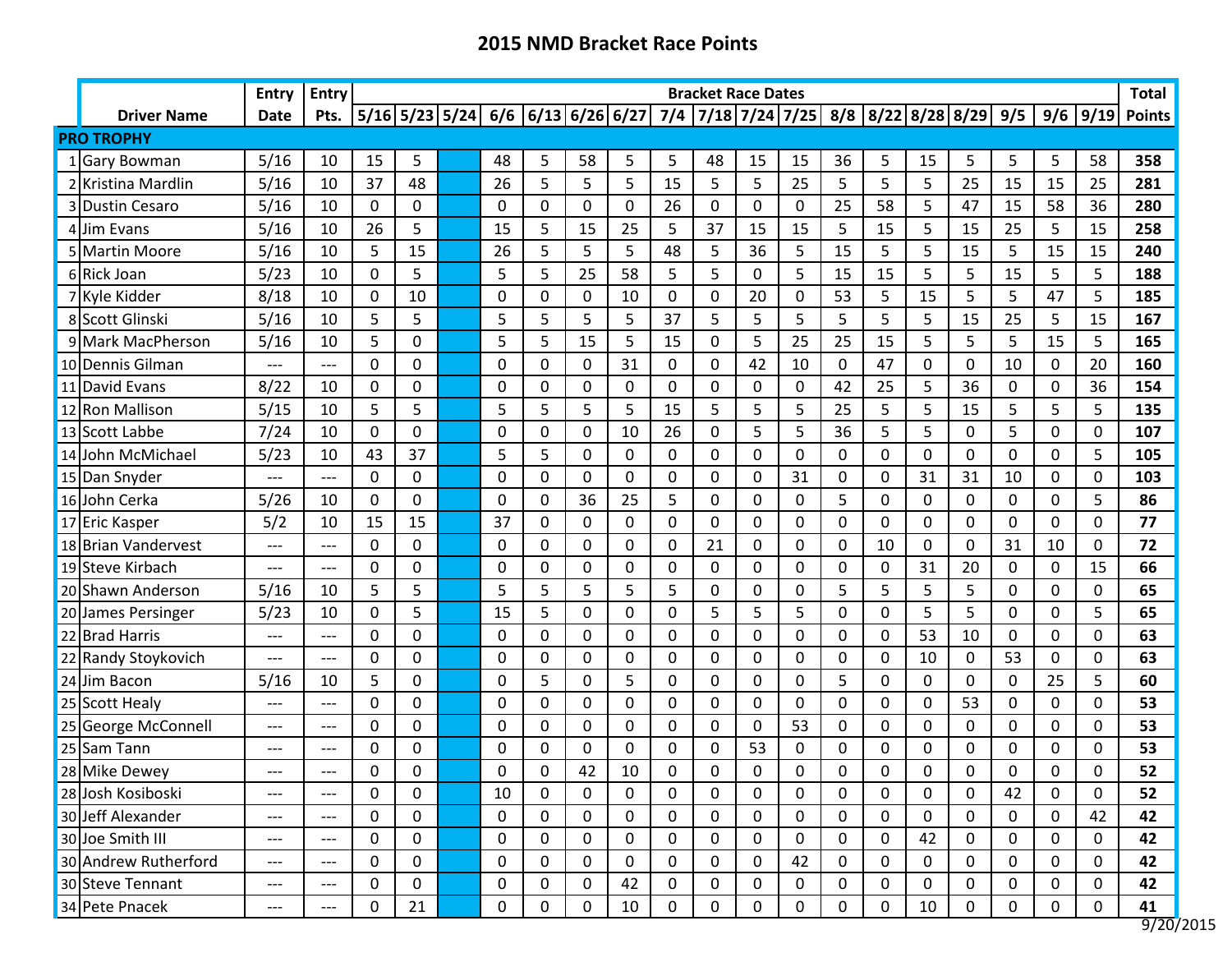| 34 Nathan Cebula    | $---$                               | $---$                               | $\Omega$     | 0           | $\Omega$    | 0            | 0           | 0           | $\Omega$    | 21          | 0           | $\Omega$    | $\Omega$     | 0            | $\mathbf 0$ | 20             | 0  | $\Omega$    | 0            | 41 |
|---------------------|-------------------------------------|-------------------------------------|--------------|-------------|-------------|--------------|-------------|-------------|-------------|-------------|-------------|-------------|--------------|--------------|-------------|----------------|----|-------------|--------------|----|
| 36 Jason Moore      | ---                                 | ---                                 | $\Omega$     | 0           | 0           | 0            | $\mathbf 0$ | $\mathbf 0$ | $\mathbf 0$ | 0           | $\Omega$    | 0           | $\Omega$     | $\Omega$     | $\mathbf 0$ | $\Omega$       | 0  | 31          | 0            | 31 |
| 36 Gary Hlavka      | $---$                               | $---$                               | 0            | 0           | 0           | $\Omega$     | 0           | 0           | 0           | 0           | 0           | 0           | 0            | 31           | 0           | $\mathbf 0$    | 0  | 0           | $\Omega$     | 31 |
| 36 Greg Kish        | ---                                 | $---$                               | 0            | 0           | 0           | $\Omega$     | $\mathbf 0$ | $\mathbf 0$ | $\mathbf 0$ | 0           | 0           | 31          | 0            | $\mathbf 0$  | 0           | 0              | 0  | 0           | 0            | 31 |
| 39 Jason Watt       | ---                                 | ---                                 | $\Omega$     | 0           | 0           | $\mathbf{0}$ | 0           | 10          | $\Omega$    | 0           | $\Omega$    | 0           | 10           | 10           | 0           | 0              | 0  | 0           | 0            | 30 |
| 39 Rendon Nowland   | $---$                               | $---$                               | $\Omega$     | 0           | 0           | $\Omega$     | 0           | 0           | $\Omega$    | 0           | 0           | 0           | 10           | $\mathbf{0}$ | 20          | $\Omega$       | 0  | 0           | $\Omega$     | 30 |
| 39 Adam Rentsman    | ---                                 | $---$                               | $\Omega$     | 0           | $\Omega$    | $\mathbf 0$  | $\mathbf 0$ | $\mathbf 0$ | $\mathbf 0$ | 0           | 10          | $\mathbf 0$ | $\mathbf 0$  | $\mathbf 0$  | 20          | $\mathbf{0}$   | 0  | $\mathbf 0$ | $\Omega$     | 30 |
| 39 Thomas Watt      | ---                                 | $---$                               | $\Omega$     | 0           | 0           | 0            | $\Omega$    | 0           | $\Omega$    | 0           | 10          | 0           | 0            | $\Omega$     | $\mathbf 0$ | 20             | 0  | 0           | $\Omega$     | 30 |
| 43 Kent Stevens     | 7/24                                | 10                                  | $\mathbf{0}$ | 0           | 0           | $\Omega$     | $\mathbf 0$ | $\mathbf 0$ | $\mathbf 0$ | 0           | 5           | 5           | $\mathbf 0$  | $\mathbf 0$  | $\mathbf 0$ | $\Omega$       | 0  | 5           | $\mathbf 0$  | 25 |
| 44 Richard Coombs   | $---$                               | $---$                               | 21           | 0           | 0           | $\mathbf{0}$ | 0           | 0           | 0           | 0           | $\Omega$    | 0           | 0            | 0            | $\pmb{0}$   | 0              | 0  | $\mathbf 0$ | 0            | 21 |
| 45 Mark Tossell     | ---                                 | ---                                 | 0            | 0           | 0           | $\Omega$     | $\mathbf 0$ | $\mathbf 0$ | $\mathbf 0$ | 0           | 0           | 0           | $\mathbf 0$  | $\Omega$     | 0           | $\mathbf 0$    | 0  | 0           | 20           | 20 |
| 45 Devon Nelson     | $---$                               | $---$                               | $\Omega$     | 0           | 0           | $\mathbf 0$  | $\mathbf 0$ | $\mathbf 0$ | $\mathbf 0$ | 0           | $\Omega$    | $\mathbf 0$ | $\mathbf 0$  | $\Omega$     | 20          | $\mathbf{0}$   | 0  | $\mathbf 0$ | $\mathbf{0}$ | 20 |
| 45 Paul Filip       | $---$                               | $---$                               | $\Omega$     | 0           | 0           | $\Omega$     | 0           | 0           | $\Omega$    | 0           | 0           | 0           | 0            | $\Omega$     | 20          | $\Omega$       | 0  | 0           | 0            | 20 |
| 45 John Bowling     | $---$                               | ---                                 | $\Omega$     | 0           | 0           | $\Omega$     | $\mathbf 0$ | $\mathbf 0$ | $\mathbf 0$ | 0           | $\Omega$    | $\mathbf 0$ | $\Omega$     | $\Omega$     | 0           | $\mathbf{0}$   | 20 | $\mathbf 0$ | 0            | 20 |
| 45 Melvin Cebula    | $---$                               | $---$                               | $\Omega$     | 0           | $\Omega$    | $\Omega$     | 0           | $\mathbf 0$ | $\Omega$    | 0           | 0           | 0           | $\mathbf{0}$ | 20           | $\mathbf 0$ | $\Omega$       | 0  | $\Omega$    | $\Omega$     | 20 |
| 45 Jerry Shelton    | $---$                               | $---$                               | 0            | 0           | 0           | $\Omega$     | 0           | $\mathbf 0$ | $\mathbf 0$ | 0           | $\Omega$    | $\mathbf 0$ | 0            | 20           | 0           | $\Omega$       | 0  | 0           | 0            | 20 |
| 45 Carl Schlegel    | $---$                               | $---$                               | 0            | 0           | 0           | $\Omega$     | $\mathbf 0$ | $\mathbf 0$ | $\mathbf 0$ | 0           | 0           | 20          | $\mathbf 0$  | 0            | 0           | $\mathbf 0$    | 0  | $\mathbf 0$ | 0            | 20 |
| 45 Terry Pendock    | $---$                               | $---$                               | 0            | 0           | 0           | 0            | 0           | 0           | 0           | 0           | 0           | 20          | 0            | 0            | 0           | 0              | 0  | 0           | 0            | 20 |
| 45 Rob Cerny        | $---$                               | $---$                               | $\Omega$     | 0           | 0           | $\mathbf 0$  | $\mathbf 0$ | $\mathbf 0$ | $\mathbf 0$ | 0           | $\Omega$    | 20          | $\mathbf 0$  | $\Omega$     | 0           | $\Omega$       | 0  | $\mathbf 0$ | $\Omega$     | 20 |
| 45 Doug Hunt        | ---                                 | ---                                 | $\mathbf 0$  | 0           | $\Omega$    | $\Omega$     | 0           | $\mathbf 0$ | $\Omega$    | 0           | 20          | 0           | $\Omega$     | $\Omega$     | 0           | $\Omega$       | 0  | $\Omega$    | $\Omega$     | 20 |
| 45 Mike Zilliox     | ---                                 | ---                                 | $\mathbf 0$  | 0           | $\mathbf 0$ | 0            | $\mathbf 0$ | 20          | $\mathbf 0$ | 0           | $\mathbf 0$ | $\mathbf 0$ | $\mathbf 0$  | $\mathbf 0$  | $\mathbf 0$ | $\mathbf{0}$   | 0  | $\mathbf 0$ | $\mathbf 0$  | 20 |
| 45 Chris Tengdin    | $---$                               | $---$                               | 0            | 0           | $\Omega$    | $\Omega$     | 20          | 0           | 0           | 0           | $\Omega$    | 0           | 0            | 0            | $\mathbf 0$ | $\Omega$       | 0  | 0           | $\Omega$     | 20 |
| 45 Toby Hamilton    | ---                                 | ---                                 | 0            | 0           | 0           | 0            | $\mathbf 0$ | $\mathbf 0$ | $\mathbf 0$ | 0           | 10          | 10          | $\mathbf 0$  | $\mathbf 0$  | 0           | $\overline{0}$ | 0  | 0           | 0            | 20 |
| 5 Jimmy Evans       | ---                                 | ---                                 | $\Omega$     | 0           | 0           | $\mathbf{0}$ | 10          | 0           | $\Omega$    | 0           | $\Omega$    | 10          | 0            | $\mathbf{0}$ | $\pmb{0}$   | $\Omega$       | 0  | 0           | 0            | 20 |
| 45 Mike Green       | $---$                               | $---$                               | $\Omega$     | 0           | 0           | $\Omega$     | 0           | $\mathbf 0$ | $\Omega$    | 10          | 0           | 0           | 10           | 0            | 0           | $\Omega$       | 0  | 0           | $\Omega$     | 20 |
| 45 Louis Gravelle   | ---                                 | $---$                               | $\mathbf 0$  | 0           | $\mathbf 0$ | 0            | $\mathbf 0$ | $\mathbf 0$ | $\mathbf 0$ | 10          | $\mathbf 0$ | $\mathbf 0$ | $\mathbf 0$  | $\mathbf 0$  | 0           | 10             | 0  | $\mathbf 0$ | $\Omega$     | 20 |
| 60 Amber Vandewater | 5/16                                | 10                                  | $\Omega$     | 0           | 0           | 0            | $\Omega$    | 0           | $\Omega$    | 0           | $\Omega$    | 5           | $\Omega$     | $\Omega$     | $\mathbf 0$ | $\Omega$       | 0  | 0           | $\Omega$     | 15 |
| 61 Gary Wood        | $---$                               | $---$                               | $\Omega$     | 0           | 0           | $\Omega$     | 0           | $\mathbf 0$ | $\mathbf 0$ | 0           | $\Omega$    | $\mathbf 0$ | 0            | $\mathbf 0$  | 0           | $\Omega$       | 0  | $\mathbf 0$ | 10           | 10 |
| 61 Scott Swander    | $---$                               | $---$                               | 0            | 0           | 0           | $\Omega$     | 0           | $\mathbf 0$ | 0           | 0           | $\Omega$    | 0           | 0            | 0            | 0           | 0              | 0  | 0           | 10           | 10 |
| 61 David Osborn     | ---                                 | ---                                 | 0            | 0           | 0           | 0            | 0           | 0           | 0           | 0           | 0           | 0           | 0            | 0            | 0           | 0              | 0  | 10          | 0            | 10 |
| 61 Michael Rondeau  | ---                                 | ---                                 | $\Omega$     | 0           | $\Omega$    | $\Omega$     | 0           | $\Omega$    | 0           | 0           | $\Omega$    | 0           | $\mathbf 0$  | $\Omega$     | 0           | 10             | 0  | $\Omega$    | 0            | 10 |
| 61 Dylan Brow       | $\hspace{0.05cm}---\hspace{0.05cm}$ | $\hspace{0.05cm}---$                | 0            | 0           | 0           | 0            | 0           | 0           | 0           | 0           | 0           | 0           | 0            | 0            | 10          | 0              | 0  | 0           | 0            | 10 |
| 61 Ronald Melnik    | $---$                               | $---$                               | $\mathbf 0$  | $\mathbf 0$ | $\mathbf 0$ | 0            | 0           | 0           | $\mathbf 0$ | $\mathbf 0$ | 0           | 0           | 0            | 0            | 10          | $\mathbf 0$    | 0  | $\mathbf 0$ | 0            | 10 |
| 61 John LaVere      | $\hspace{0.05cm}---\hspace{0.05cm}$ | $\hspace{0.05cm}---\hspace{0.05cm}$ | 0            | 0           | 0           | 0            | 0           | 0           | 0           | 0           | 0           | 0           | $\mathbf 0$  | $\pmb{0}$    | 10          | 0              | 0  | 0           | 0            | 10 |
| 61 Travis Fate      | $---$                               | $\hspace{0.05cm}---\hspace{0.05cm}$ | 0            | $\mathbf 0$ | 0           | 0            | 0           | 0           | 0           | 0           | 0           | 0           | $\mathbf 0$  | 10           | 0           | 0              | 0  | 0           | 0            | 10 |
| 61 Matt Letts       | $---$                               | $\hspace{0.05cm}---$                | 0            | $\mathbf 0$ | $\mathbf 0$ | 0            | 0           | 0           | 0           | 0           | 0           | 0           | 10           | $\mathbf 0$  | 0           | 0              | 0  | 0           | $\mathbf 0$  | 10 |
| 61 Chuck Marlatt    | $\hspace{0.05cm}---\hspace{0.05cm}$ | $\hspace{0.05cm}---\hspace{0.05cm}$ | 0            | 0           | 0           | 0            | 0           | 0           | 0           | 0           | 0           | 0           | 10           | $\mathbf 0$  | 0           | 0              | 0  | 0           | 0            | 10 |
| 61 Michael Todd     | $---$                               | $\hspace{0.05cm} \ldots$            | 0            | 0           | 0           | $\pmb{0}$    | $\pmb{0}$   | $\mathbf 0$ | $\pmb{0}$   | 0           | $\pmb{0}$   | 10          | 0            | $\pmb{0}$    | $\pmb{0}$   | $\mathbf 0$    | 0  | $\pmb{0}$   | 0            | 10 |